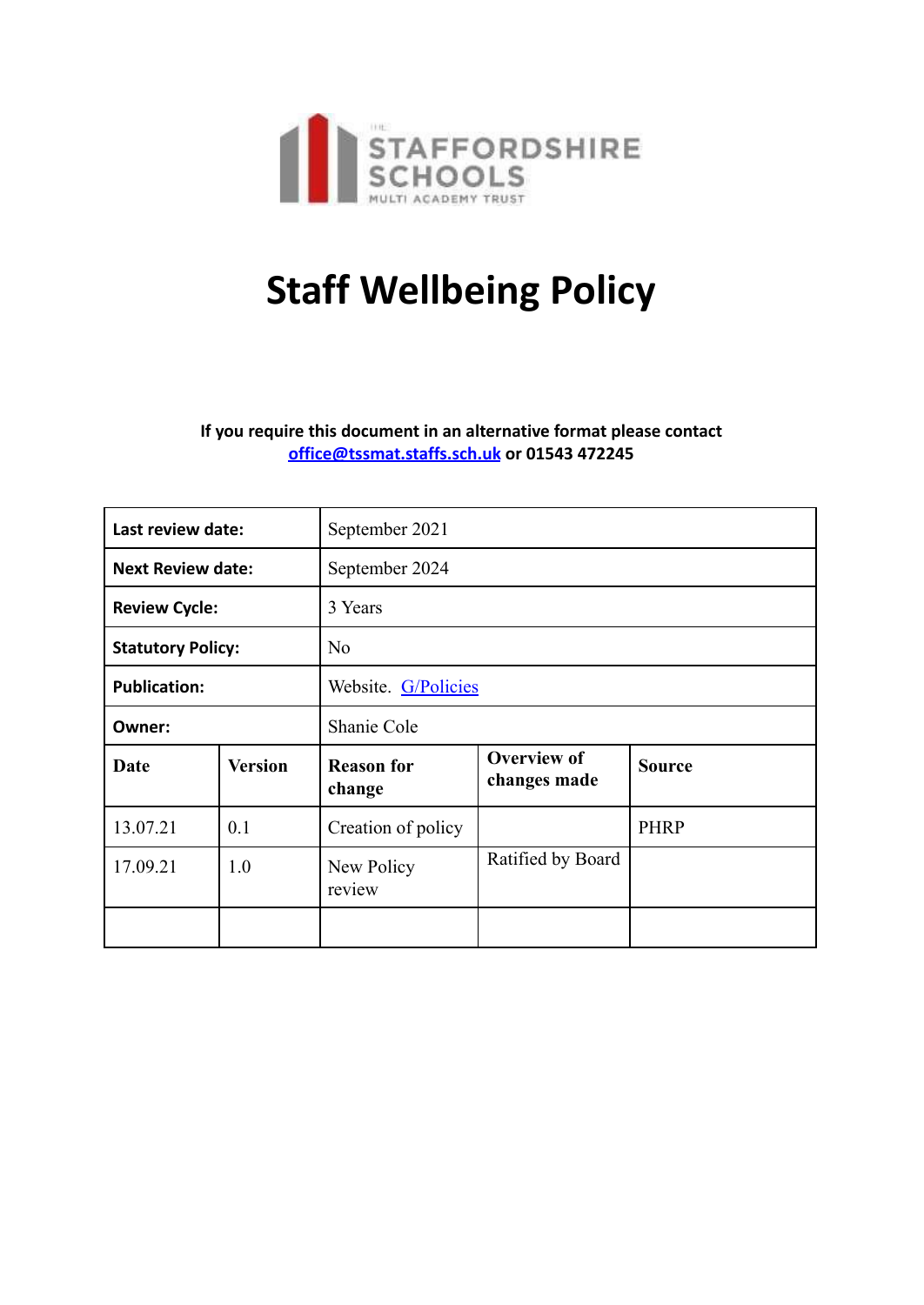#### **Staff Wellbeing Policy**

#### **Introduction:**

The Trust as employer has a duty to ensure the health, safety and welfare of its staff, as far as reasonably practicable. It is also required to have in place steps to manage those factors that could harm staff members' physical and mental wellbeing, which includes work related stress. This duty extends only to those factors which are work related and within the Trust's control.

This policy accepts the Health and Safety Executive definition of work related stress as "the adverse reaction a person has to excessive pressure or other types of demand placed on them". There is an important distinction between 'reasonable pressures' which stimulate and motivate and 'stress' where an individual feels they are unable to cope with excessive pressures or demands placed upon them.

The Health and Safety Executive have developed a set of Management Standards which cover the primary sources of stress at work, and that if not properly managed, are associated with poor health and wellbeing, lower productivity and increased sickness absence. These are:

- **Demands**. Workload, work patterns and anything within the work environment that adds to the demands that staff face, including deadlines, pupil behaviour and parents.
- **Control**. How much say a staff member has in what they do and how they are able to do their work.
- **Support.** Including the sponsorship and resources provided by the Trust, and encouragement of leaders, line managers and colleagues.
- **Relationships**. Including how positive working behaviours are promoted to avoid conflict and effectively dealing with unacceptable behaviour.
- **Role**. Including the extent to which staff understand their role within the Trust, how this fits with that of their school, the aims of the Trust and whether leaders ensure they do not have conflicting roles.
- **Change.** Includes how well organisational change (large or small) is managed and communicated within the Trust.

The Trust's performance on wellbeing and stress management will be assessed in the context of the HSE Management Standards.

## **2. Statement of Intent**

The Board of Directors and Trust's senior managers acknowledge the potential impact that work has on an individual's physical and mental health, and that there is a persuasive business case, as well as a moral and legal duty for taking steps to promote staff wellbeing as far as reasonably practicable.

We are committed to fostering a culture of co-operation, trust and mutual respect, where all individuals are treated with fairness and dignity, and can work at their optimum level.

We also recognise that work related stress has a negative impact on staff wellbeing, and that it can take many forms and so needs to be carefully analysed and addressed at an organisational level. This policy expands upon the Trust's Health and Safety policy, setting out how the Trust will promote the wellbeing of staff by:

● Creating a working environment where potential work related stressors are understood and mitigated as far as practically possible through good management practices, effective Human Resources policies and staff development.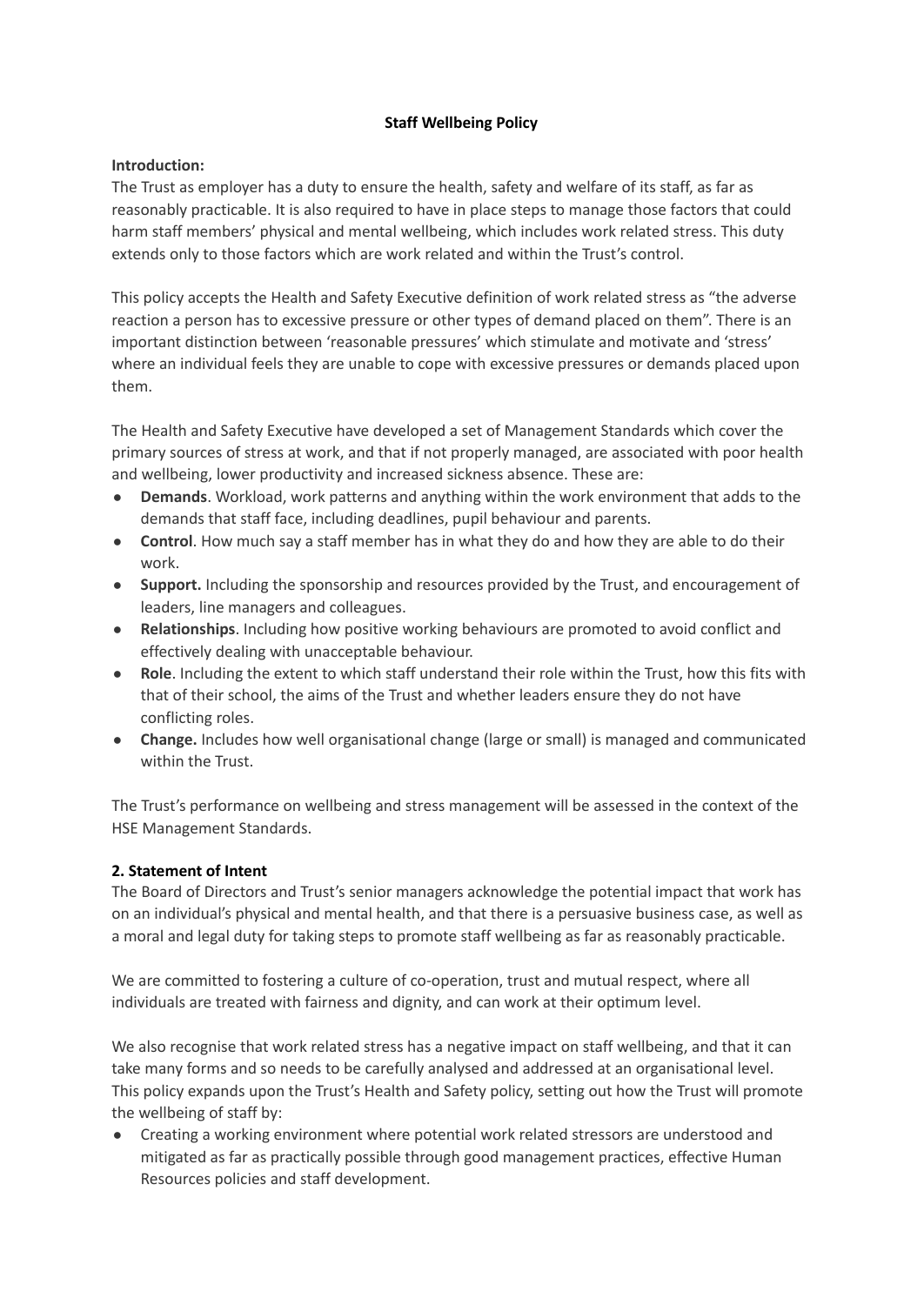- Increasing managers' and staff members' awareness of the causes and effects of stress.
- Developing a culture that is open and supportive of people experiencing stress or other forms of mental ill-health.
- Developing the competence of managers through introducing them to the competencies proven to prevent and reduce staff stress.
- Engaging with staff to create constructive and effective working partnerships, both within teams and across the Trust.
- Establishing working arrangements whereby staff feel they are able to maintain an appropriate work life balance.
- Encouraging staff to take responsibility for their own health and wellbeing through effective health promotion programmes and initiatives.
- Encouraging staff to take responsibility for their own work effectiveness as a means of reducing their own stress and that of their colleagues.

#### **3. Responsibilities for implementing the Staff Wellbeing Policy**

#### **3.1 The CEO and the Trust's senior managers will:**

- Support steps taken to develop a culture of co-operation, trust and mutual respect within the Trust.
- Champion good management behaviours as set out in the competencies proven to prevent and reduce staff stress. and the establishment of a work ethos within the Trust. This should discourage assumptions about long term commitment to working hours of a kind likely to cause stress and which enables staff to maintain a reasonable "work life balance".
- Promote effective communication and ensure that there are procedures in place for consulting and supporting staff on any changes in the Trust, to management structures and to working arrangements at both a Trust wide and school level.

#### **3.2 Managers will:**

- Treat individuals reporting to them with consideration and will promote a culture of mutual respect in the teams they manage. They will quickly and effectively deal with unacceptable behaviour and will take decisive action when issues are brought to their attention.
- Ensure that there is good communication within their team and there are opportunities for individuals to raise concerns about their work, seeking advice from senior leadership at an early stage where concerns are raised.
- Adhere to the management principles set out in Trust policies and procedures, and the competencies proven to prevent or reduce staff stress.
- Ensure workload is distributed equitably and fairly among their team and that when work is delegated, team members have the necessary knowledge and skills to deliver it.
- Regularly check in with team members, thank and encourage them and offer praise when it is due.
- Take action in the interests of all team members, other colleagues and pupils to manage the underperformance of any individual staff member.
- Attend training as appropriate in order to increase their awareness of the causes and effects of work related stress.
- Ensure that risk assessments are undertaken for roles or working practices that may give rise to work related stress and poor wellbeing.
- Encourage their staff to participate in activities undertaken by the Trust to promote wellbeing and more effective working.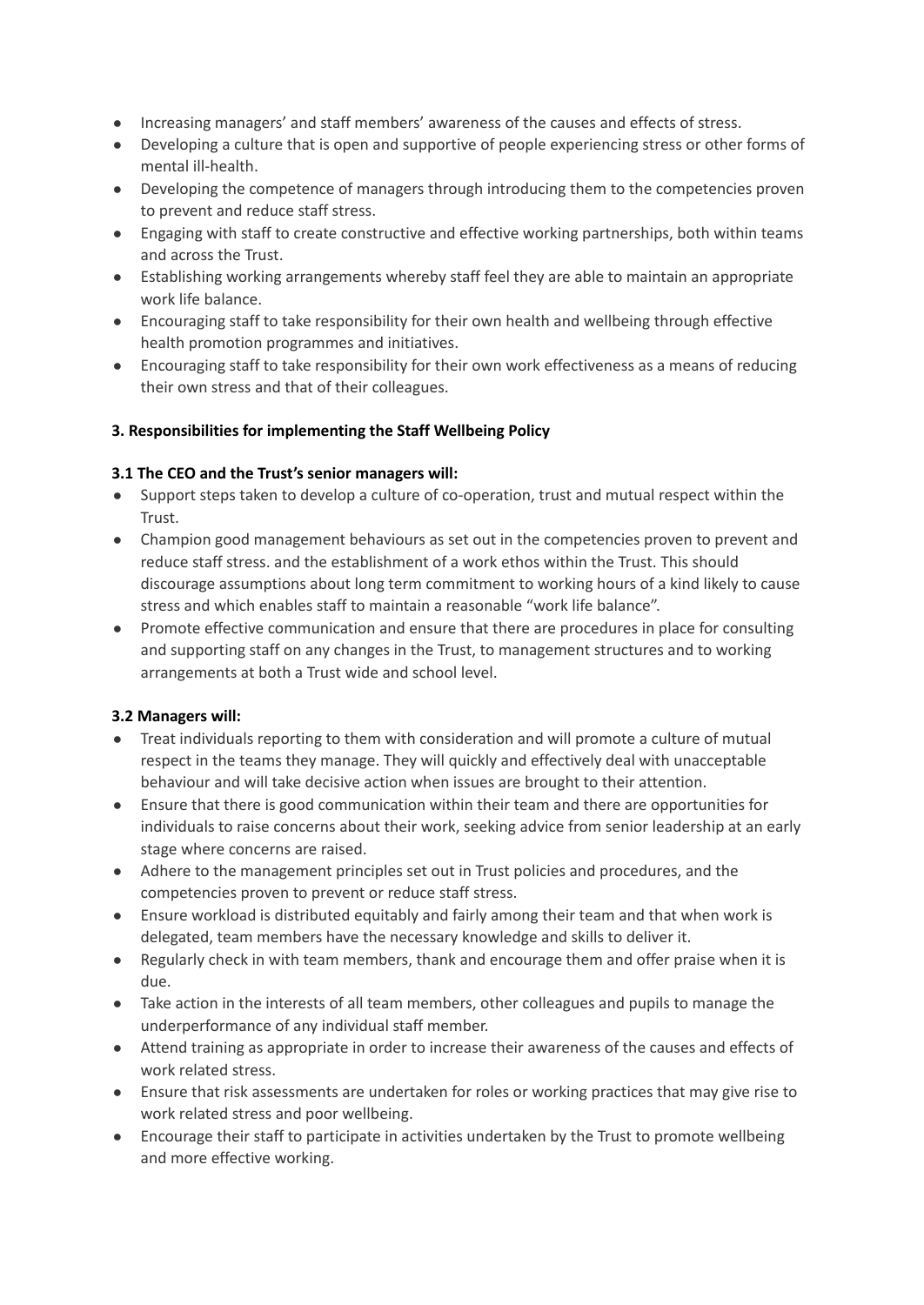# **3.3 Staff will:**

- Treat colleagues and others they interact with during the course of their work with fairness, consideration and respect.
- Co-operate with the Trust's efforts to implement this policy, attending briefings and raising their own awareness of the causes and effects of stress and poor wellbeing.
- Raise concerns with their line manager if they feel there are work issues that are causing them stress and having a negative impact on their wellbeing.
- Be liable for their own health and wellbeing as far as is practically possible.
- Take ownership of setting out their own development plan and discussing this as appropriate with their line manager, as one of the means to enable them to work effectively in their team and reduce the risk of stress.
- Take responsibility for working effectively in their assigned roles, supporting others as appropriate and helping to avoid causing stress to their colleagues.

## **3.4 The MAT Business Operations Manager will:**

- Provide advice to managers and staff members on best practice in relation to human resource management, developing policies and procedures as required.
- Ensure that there are arrangements in place for communicating the content of the Trust's human resource management policies, procedures and toolkits to managers and staff.
- Develop arrangements to enable managers and staff to achieve the necessary competencies needed in relation to managing work-related stress and improving wellbeing.
- Ensure there are arrangements in place to support individuals experiencing stress, for example referring them to the Trust's Occupational Health Advisers where appropriate.
- Ensure there are arrangements in place to support managers experiencing problems with employee performance, including managing capability.
- Collate management information which will enable the Trust to measure its performance in relation to stress management and employee wellbeing, such as:
	- o Sickness absence data
	- o Staff turnover and exit interviews
	- o Number of referrals to the Occupational Health Adviser
	- o Numbers of grievance and harassment cases.
- Seek the views of staff on the effectiveness of this policy and stress management arrangements using evidence-backed staff surveys and other appropriate tools.

## **4. The Trust Health and Safety Officer will:**

- Determine this policy and recommend its adoption.
- Monitor the implementation of this policy and the operation of associated arrangements such as the staff counselling service.
- Ensure that this policy is kept under review and updated as appropriate.
- Develop a Trust-level risk assessment based on the Health and Safety Executive's "Management Standards for Work-Related Stress".
- Co-ordinate and deliver appropriate training and briefings to increase awareness of the causes and effects of work-related stress among managers and other staff.
- Assist and support managers to undertake local stress risk assessment where required.
- Organise appropriate activities to promote health and wellbeing.
- Consult with staff voice / union representatives on the development and implementation of this policy.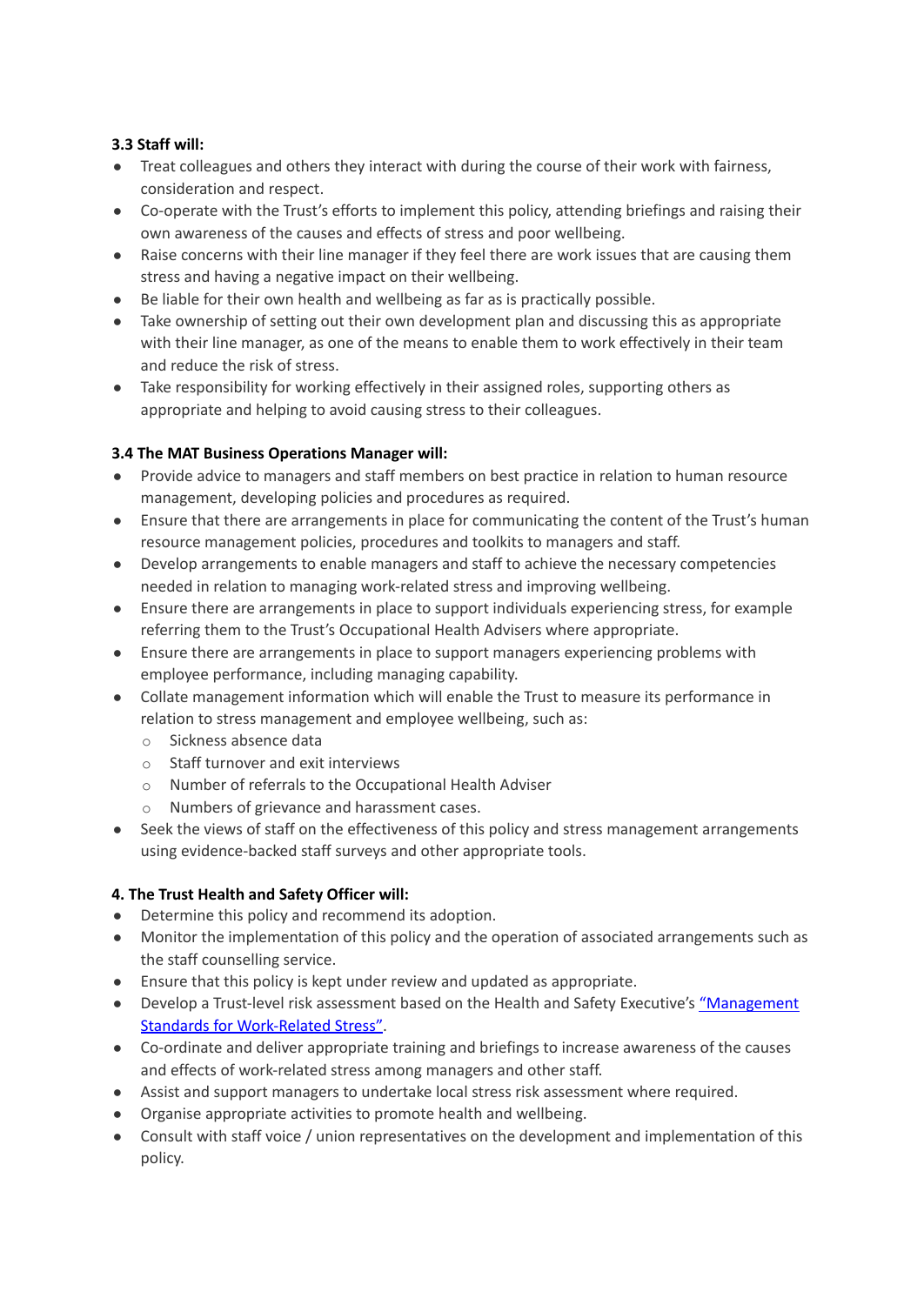- Act as the main focus group for consulting on the effectiveness of this policy and the measures taken to implement it, including organising staff questionnaires in relation to wellbeing and work related stress and validating findings of Trust-level risk assessments.
- Review the policy every three years following feedback from staff surveys, reviewing management information and the findings of stress risk assessments, and in consultation with the senior management team.

# **5. Arrangements for implementing the Staff Wellbeing Policy**

#### **5.1 Risk Assessment**

- At Trust level a risk assessment will be developed to establish whether the Trust's policies and procedures are sufficient to enable compliance with the HSE's "Management Standards" in relation to the management of work related stress. Where gaps in arrangements are identified, the Senior Leadership Team will consult so that the necessary action can be taken to address any gaps identified in the Trust's policies and procedures.
- Where problems arise at a school level, a risk assessment will be undertaken by the relevant Headteacher.
- When risk assessments are undertaken at a school level, the staff working in the school which is subject to the risk assessment will be consulted. Any safety representative appointed by recognised Trade Unions under the provisions of the Safety Representatives and Safety Committee Regulations 1977, representing staff working in the area covered by the risk assessment will also be consulted.

# **5.2 Arrangements for wellbeing and stress prevention through good management practices will include:**

- Having clear job descriptions and person specifications to ensure staff members are clear on what is expected in their role and the right person is recruited where vacancies exist.
- Ensuring training and development procedures are in place so individuals have the necessary skills and competencies to undertake the tasks and duties required of them.
- Ensuring managers are aware of those behaviours proven to prevent and reduce staff stress and providing opportunities for them to self-assess against them and undertake training where appropriate.
- Having effective processes and procedures for:
	- o Promoting staff appropriately
	- o Reward and recognition
	- o Managing performance and capability
	- $\circ$  Absence management and return to work to ensure that individuals are supported following illness.
	- o Harassment and anti-bullying.
	- o Communicating with staff on the work of the Trust and issues affecting their work.
	- o Seeking staff feedback, including use of anonymous staff surveys.
	- $\circ$  Flexible working arrangements and keep in touch days with staff on maternity leave.

Suitable adaptations should be made for disability and accessibility.

These arrangements will be updated and augmented as required and when deemed necessary by the findings of stress risk assessments.

## **6. Consultation and Communication**

● The Trust will consult with staff on this policy and measures taken to implement the policy.